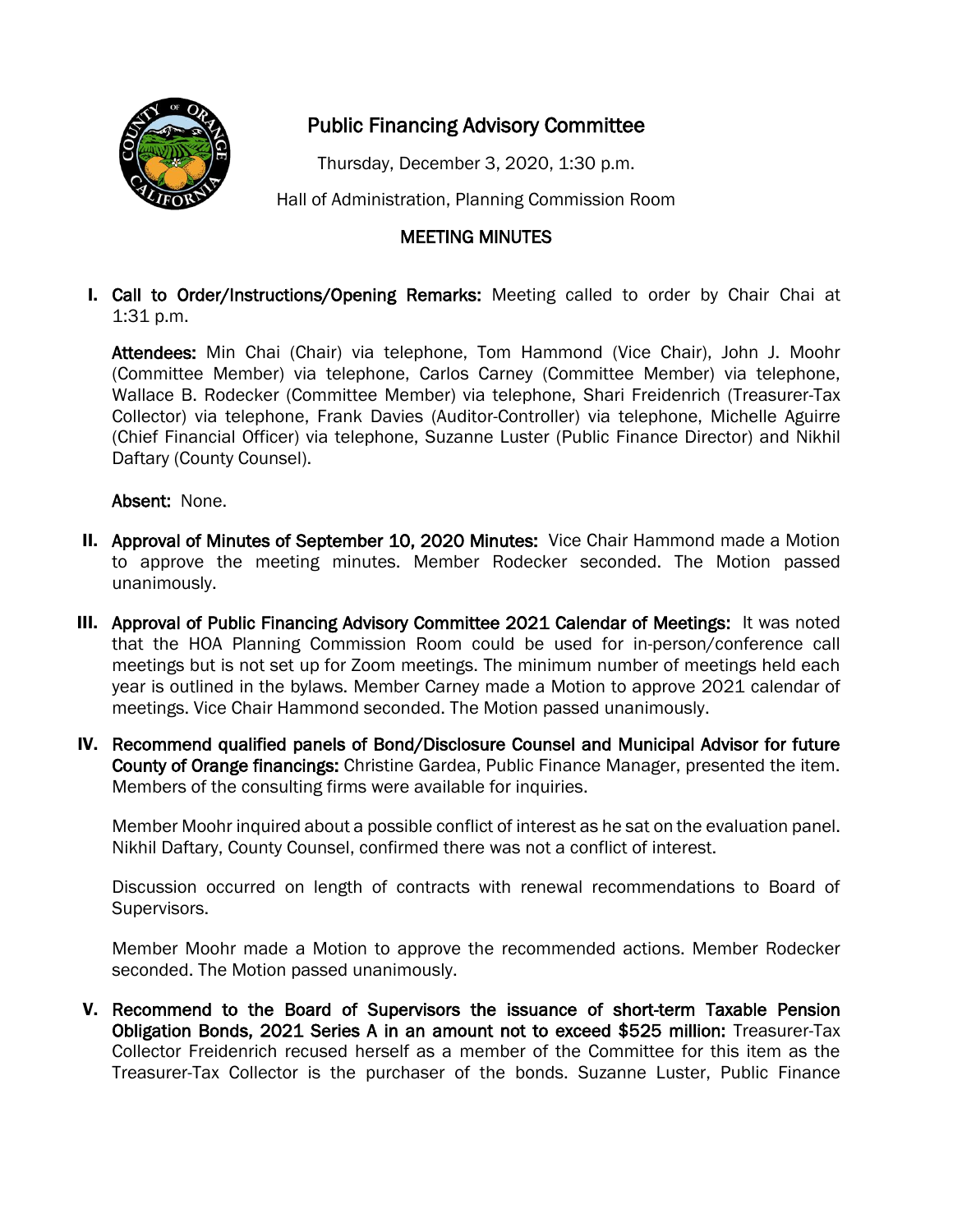Director, presented the item along with a summary. The financing team was called into the meeting and were available to answer the Committee's questions.

Vice Chair Hammond requested an explanation for the rationale for the process of pricing the notes and how it is fairly negotiated and represents fair market value. Suzanne Luster explained the process including the team members and their involvement.

Anna Sarabian, Municipal Advisor with Fieldman, Rolapp & Associates discussed the comparable spreadsheet, credit ratings, publicly sold transactions. The conservative true interest cost estimate was 2.06 percent in the good faith estimate.

Vice Chair Hammond called on Nikhil Daftary, County Counsel and asked about the State's statutes for municipalities about arbitrage and how this transaction is not arbitrage. Nikhil Daftary, County Counsel, explained that the transaction is not arbitrage because the County does not receive the proceeds in search of a lower interest rate. The transaction is the County contracting with OCERS, a separate entity from the County, for the discounted rate of the County's required pension contribution. Mr. Daftary stated that this financing has gone through the court validation process in 2007 that affirmed that the transaction is not an arbitrage.

There was an interruption in the conference line and the meeting was paused briefly. The meeting reconvened with a roll call ensuring all Committee members were present.

Suzanne answered Member Moohr's questions regarding the pension obligation bonds and worksheet.

Vice Chair Hammond emphasized the Supervisors should know the table was studied and it is an important piece of information for their consideration.

Member Moohr inquired about John Wayne Airport and their prepayment. Suzanne Luster explained.

Discussion held on the number of departments prepaying. Six departments opted are paying with their own resources. A request was made for a copy of the January 1, 2007, default judgment for the Committee members.

Vice Chair Hammond made a motion to approve the recommended actions, Member Moohr seconded the motion. The Motion passed unanimously.

## VI. Public Comments: None.

- VII. Committee Comments: Member Moohr and Chair Chai wished everyone a happy holiday season.
- VIII. Adjournment: Chair Chai adjourned the meeting at 2:45 p.m.